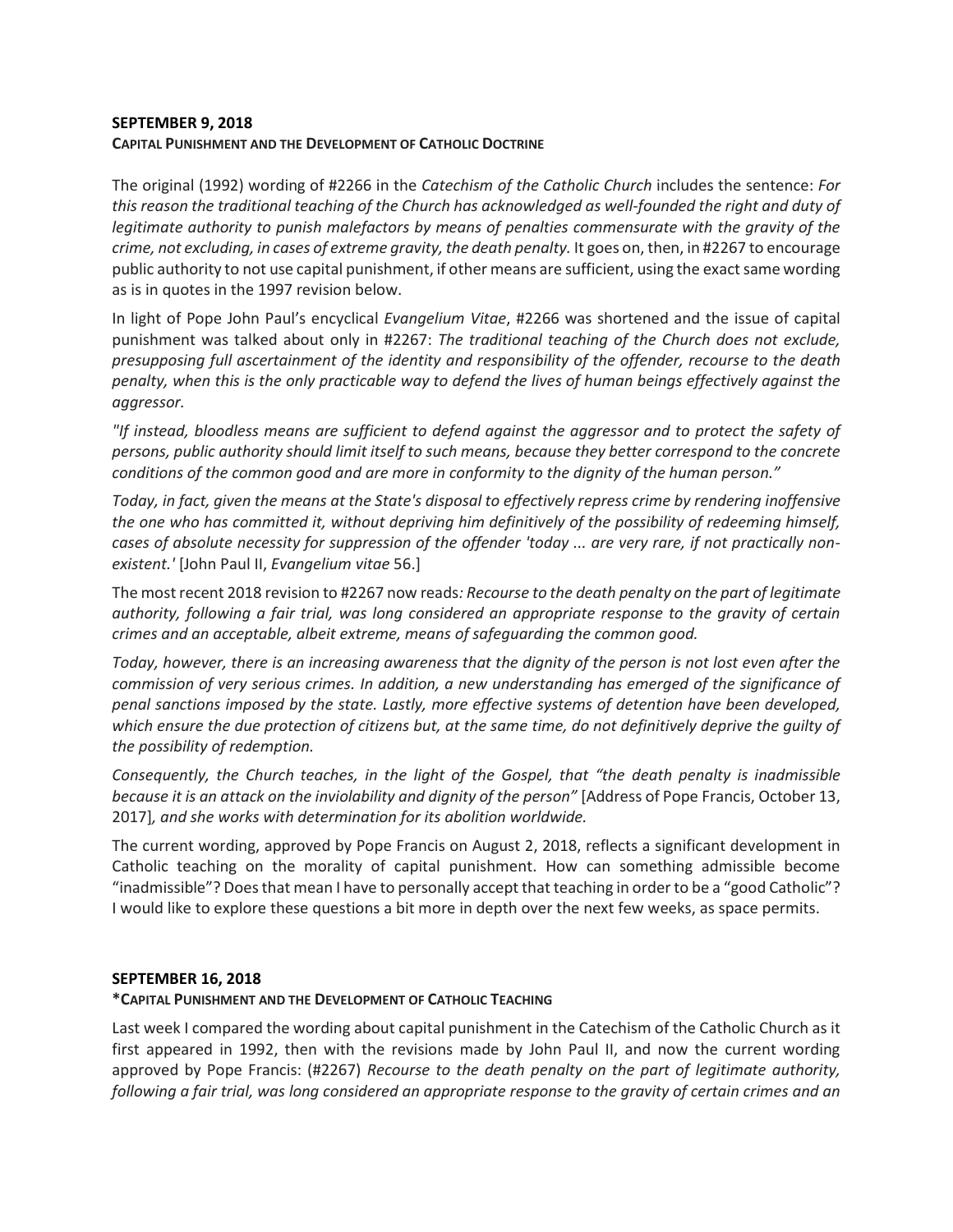*acceptable, albeit extreme, means of safeguarding the common good.*

*Today, however, there is an increasing awareness that the dignity of the person is not lost even after the commission of very serious crimes. In addition, a new understanding has emerged of the significance of penal sanctions imposed by the state. Lastly, more effective systems of detention have been developed, which ensure the due protection of citizens but, at the same time, do not definitively deprive the guilty of the possibility of redemption.*

*Consequently, the Church teaches, in the light of the Gospel, that "the death penalty is inadmissible because it is an attack on the inviolability and dignity of the person"* [Address of Pope Francis, October 13, 2017]*, and she works with determination for its abolition worldwide.*

Notice the very careful wording of that last paragraph. The death penalty has become "inadmissible" "in light of the Gospel." Why is it so in light of the Gospel? Because it violates the core principle of the dignity of the human person. Jesus' proclamation of the reign of God is intimately linked to the defense of the dignity of every human life. The clearest exposition of tying this fundamental moral principle of human dignity to the core message of the Gospel is Pope John Paul II's encyclical E*vangelium Vitae* (The Gospel of Life, 1995). It is well worth reading and is easily available online. Reminding us that it is "in light of the Gospel" that we have come to this conclusion does two things. First, it challenges every Christian to ask themselves whether they have embraced the Gospel in all its dimensions or only in those that suit our outlook on life. This is a challenging statement. Yet, who fundamentally created it? Jesus. Who went beyond the principle of "eye for eye" and made the Christian gospel about not doing violence, even to those who are our enemy? Jesus. Now, we have to interpret those passages carefully, but it is much more of a stretch to justify violence, including state-sanctioned killing, given those teachings of Jesus, than it is to suggest that such killing is is compatible with the Gospel.

Secondly, because it is "in light of the Gospel" it means that we need to work to change minds and hearts. We come to this conclusion not just through logical, rational, philosophical means, but through our identity with the Gospel of Jesus. We need to search for rational arguments that can persuade people to see the deeper truth of not using capital punishment, but we also understand that many will have a different point of view. But for Catholic Christians, specifically, it is no longer simply a "make your own choice" issue.

Pope Francis adopts a very Thomistic approach on this issue (using the philosophical principles highlighted by St. Thomas Aquinas), by taking larger principles of natural law (the dignity of every person; the right of the state to protect the life and welfare of its citizens, the duty of the state to provide justice, and so on) and applying these to a concrete situation. Thomas makes it very clear that it is very difficult to make blanket absolute judgments about all times, places, and circumstances on complex moral issues. That is why the Pope's use of "inadmissible" is precisely the perfect word for what he is calling the Church to embrace. In effect, he is saying that the use of capital punishment by the state might have had a place in other times and circumstances. Though elsewhere, not in the Catechism, Pope Francis reminds us that it was often tragically used without proper cause by states, including even the Papal States at one time. But even if it were once acceptable, given three developments that are now current and will be in the foreseeable future, recourse to capital punishment is to be condemned, and the Christian Church is to work tirelessly to help states embrace other options.

One thing that has changed is our embrace of the inviolability of human dignity. It is never lost. It is intrinsic to every human person. And even heinous crimes do not make a person lose that dignity. Secondly, we now better recognize that sanctions by the state are not necessarily justly applied. In particular, the ultimate penalty of death has been shown to be applied in a very discriminatory, non-even way. Thirdly, we do have the material means available to incarcerate people in humane ways, even for life, and so do not need to resort to the death penalty in order to protect citizens.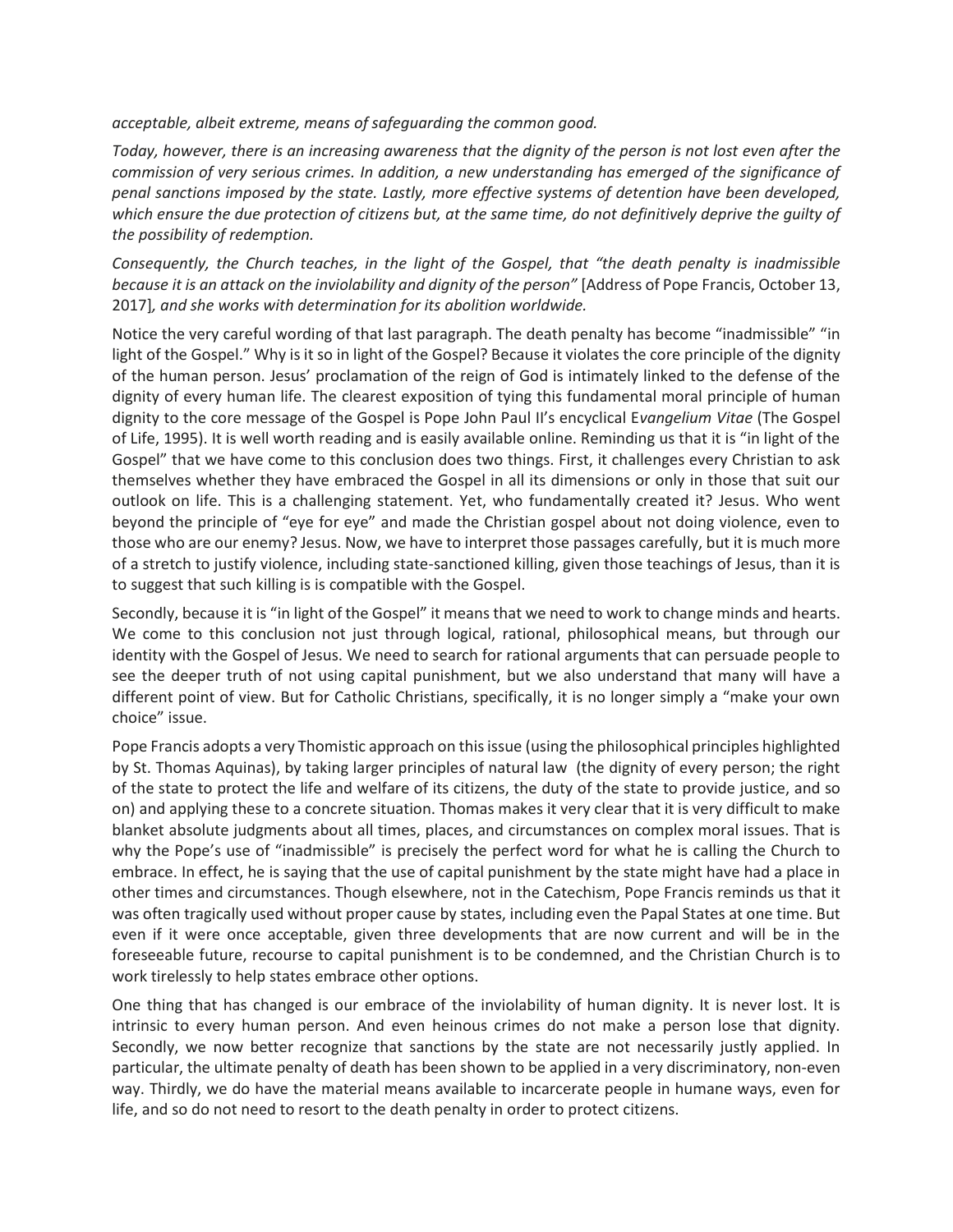Allowing a person who has committed heinous crimes to live keeps the state from becoming complicit in killing someone who does not have to be killed. Moreover, though it might not happen, it allows for the possibility of a person coming to a conversion of life and to seek redemption for and to actively do reparation for those crimes.

But what if I cannot accept this teaching? Am I a bad Catholic? Is it optional teaching? More next time.

### **SEPTEMBER 23, 2016**

### **\*CAPITAL PUNISHMENT AND THE DEVELOPMENT OF CATHOLIC TEACHING**

Last week I examined why Pope Francis has taken the developments in Catholic teaching and formalized the Church's teaching that the use of capital punishment is no longer admissible. But what if I cannot accept this teaching? Am I a bad Catholic? Is it optional teaching? I have been reading a number of theologically conservative sources which have done everything they can to argue that the Pope does not have the authority to change Church teaching on this issue. In effect they argue that, because the Church at the highest level supported state-approved penalties of death for so many centuries, it cannot now change that teaching. These are not theologically persuasive arguments. If one wanted to offer a theological argument, one way would be to take the same Thomistic principles that the pope uses and conclude for the just use of the death penalty. In other words, revisit the three areas that the Pope says has led to the change. That would mean arguing that someone loses their claim to human dignity when they commit certain crimes (very difficult; if it is not inviolable, who decides the dividing line?). Even if that theological argument were surmountable, it would then mean showing that the state can be trusted to administer the death penalty in a just and equitable manner and the threat of that penalty acts as a true deterrent. However, in countries that still carry out the death penalty, including the United States, that is contradicted by the actual facts. And then, even further, it would have to be shown that there are no other means to separate such criminals from society (again, a difficult argument). Another way to argue theologically for the use of capital punishment is to show how it is necessary, in certain circumstances, in order for the gospel to be lived in this world. Again, not an easy task, in my opinion.

So, in the end, people are free to argue for continued development of the Church's teaching on capital punishment. But it is to be accepted as definitive teaching at this moment in history that any use of capital punishment is inadmissible, and we are to work for the end to the use of such punishment in all jurisdictions which continue to use it. As part of the *Catechism of the Catholic Church* it is considered "safe" teaching we can share with our children and others who want to learn about our faith. And as defined teaching, Catholics are objectively putting themselves into a morally wrong situation if they are complicit in promoting the use of capital punishment in concrete cases or carrying out the act of capital punishment. Does that mean, then, that I am sinning if I still believe in the just use of capital punishment and argue for it? After all, capital punishment cannot be intrinsically evil, can it, if it was allowed for so many centuries?

Here we get into the complexity of Catholic thinking about the moral life. Can I, as a matter of conscience, object to the change in this teaching and continue to support the use of capital punishment? The quick answer is "Yes," because Church teaching on conscience says that we must always follow a well-formed conscience-based decision even if it is against the accepted teaching. But we have to be very careful here. Is the decision truly conscience-based? Many people do not form and develop and follow their conscience. Rather, they equate what they believe personally right now with an objective decision of conscience. Moreover, if we allow for conscience-based decisions in this situation which contradict a moral teaching of the Church, we are acknowledging that others might make such conscience-based decisions with